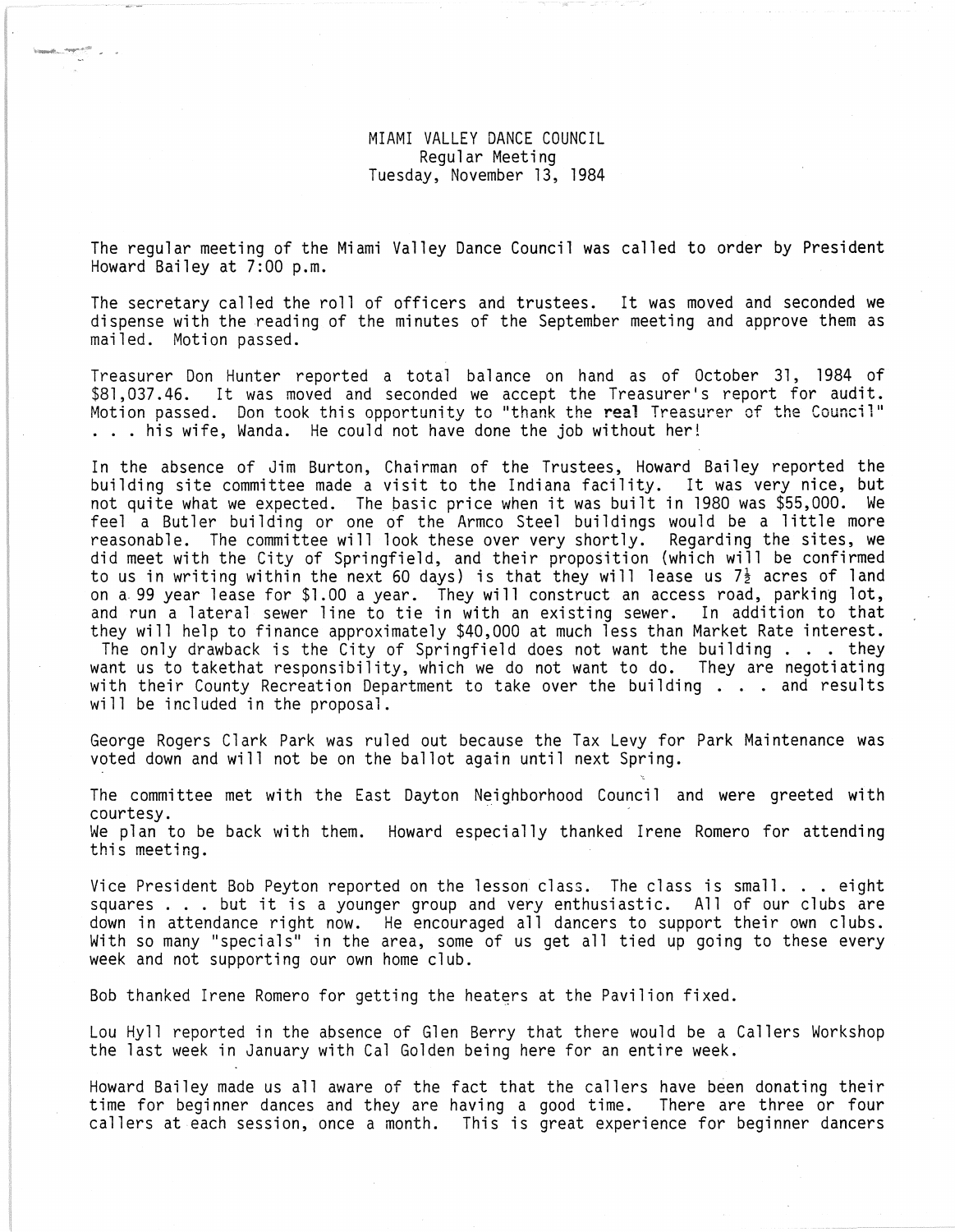MIAMI VALLEY DANCE COUNCIL November 13, 1984 Page 2

dancers to get out and dance with other dancers. Please publicize this in your Clubs.

This Sunday at 2 p.m. at Bomberger there will be a student dance which will include all lesson classes in the area.

Betty French asked that all Clubs let her know as soon as new representatives have been appointed so she can include them in the January Newsletter.

No reports were submitted for the Support Committee or from Parks and Recreation. Also no report from Mini Legacy or from the past Chairman of the Convention, Paul Bonnell. Paul did state from now on these reports should come from the new Chairman, Bob and Bev Peyton.

One reminder - the next Convention is in May in Columbus  $\ldots$  flyers are on the back table.

George Baver reported regarding the State dress: competition is for men and women and the deadline for submitting your creation is February 1. Also you must agree to model in the Style Show at the Columbus Convention.

Also the First Sunday in February, 1985, is the deadline for nominations for Honor<br>Couple. Get busy and nominate a couple from your club who is a "standout" couple. Get busy and nominate a couple from your club who is a "standout" couple. These nomination letters should be mailed to President Howard Bailey, and should be no longer than one page, giving the name of the couple and their accomplishments over the years in promoting dancing (clogging, folk, contra, round or square) in the Miami Valley.

There will also be a "Showcase of Ideas" on display at the Convention. If you have a special way of promoting Square Dancing, please submit these ideas by February 1 also.

George also reported the State Corp. meetings have been moved to a place 20 miles<br>closer to Dayton . . . thus saving some dollars on travel.

The Xplorers Club, which disbanded in 1980, was dropped from our list of member clubs by a recommendation from Merle Steiner. All agreed with dropping this club.

Howard Bailey read a letter of application from the Swinging Stars signed by their President Lou Seippel and by Harry Seidenstick, Vice President. The motion was made by Wayne Anderson and seconded to accept this Club into the Miami Valley Dance Council. However, after much discussion and due to the fact that their club sponsors "Ballroom" dancing, it was felt this was in disagreement with our Constitution and would open up a lot of controversy. It was also brought up that the beginner classes, taught their Club Caller, do not include all 22 basic calls and that many of his dancers cannot dance with other clubs because they do not know all the calls which have been sanctioned by Caller Lab and taught by all other Callers who teach classes. According to Article 5, Section 2, there is no mention of"Ballroom." The question was called for and the vote was For--10 and Against--21. The motion failed. Don Hunter suggested we make sure that this club, or any other making application, has a good understanding of what it takes to become members, if they desire. We don't want to miss an opportunity to represent all of the Square Dancers in the area who want to be part of the MVDC and<br>come to our dances. We need to keep communication open and attempt to make sure all We need to keep communication open and attempt to make sure all Clubs participate and comply with all our regulations.

A letter was sent to all representatives regarding the dress design. We asked that names of contestants be submitted to Howard Bailey in writing by December 1st. A dance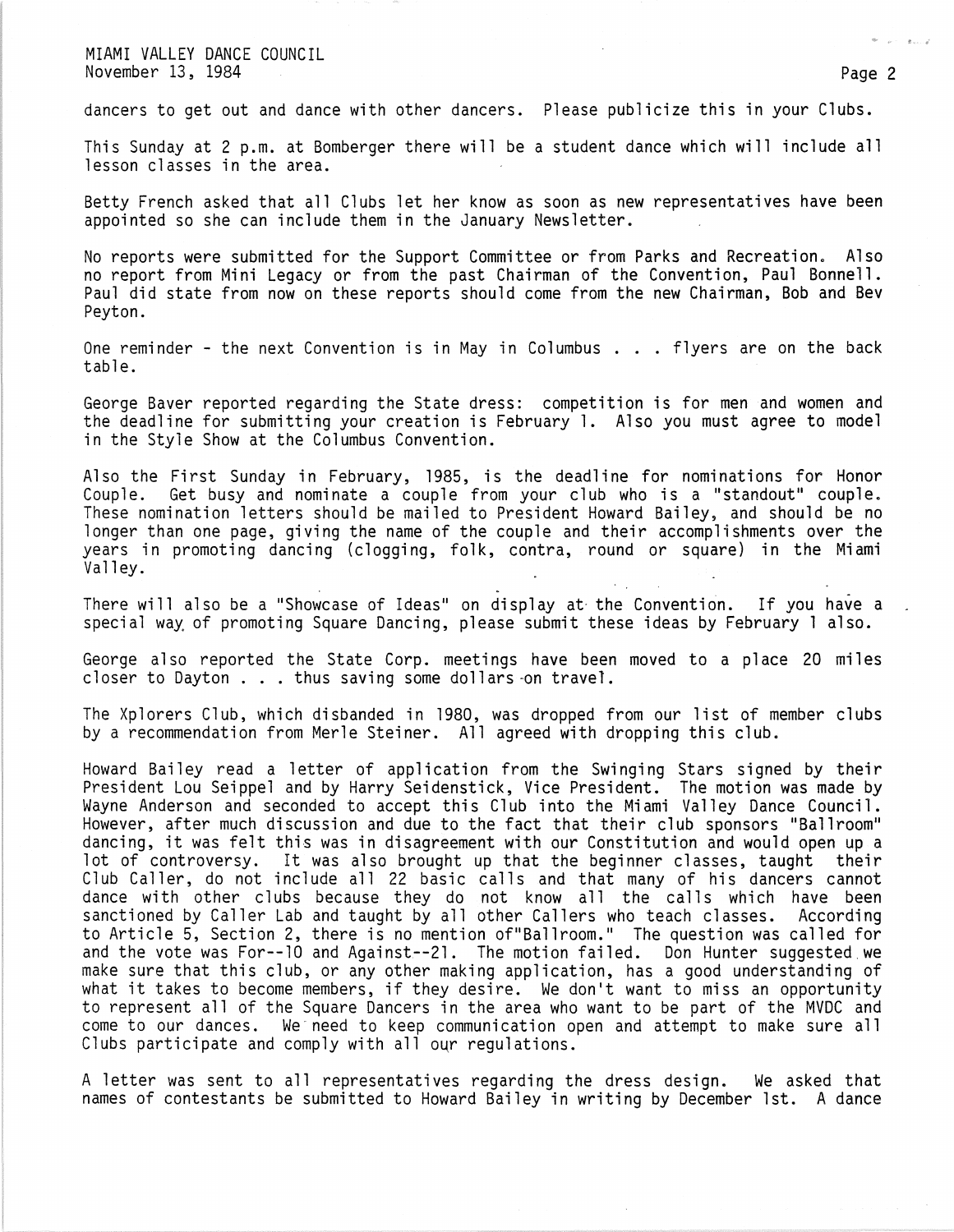MIAMI VALLEY DANCE COUNCIL November 13, 1984 Page 3

. "

has been arranged the last Sunday in January from 2-5 p.m. at which time judging will take place. The first public showing will be at the convention in Houston in 1986. For those of you who may, need material, Rita Davis has some available for \$1.50/yard. Please give her a call if interested.

Marian Rey, Chairperson for the Nominating Committee, read the slate of officers for the Miami Valley Dance Council for 1985 as submitted by the Nominating Committee and approved by the Council at their September 11, 1984 meeting:

| Howard Bailey  | President      |
|----------------|----------------|
| Joe Near       | Vice President |
| Barbara Taylor | Secretary      |
| Ken Roberts    | Treasurer      |
|                |                |

A motion was made that the slate of officers as read be elected to the Miami Valley Dance Council for 1985. Motion seconded and passed unanimously.

Howard Bailey took the opportunity to thank the outgoing officers: Bob Peyton, Don Hunter,and Cookie Bucher, with a pat-on-the-back to Betty French for her help throughout the year. The Nominating Committee was commended for the many hours of screening they did to come up with the slate of officers for 1985.

Don Hunter, on behalf of the Council, publicly thanked Howard for the great job he has done all year  $\ldots$  so efficiently running our meetings and spending much personal time on behalf of the MVDC in exploring new building sites, attending meetings and many other Club dances, presenting Banner Raider's with their awards. He has been a very dedicated President.

President Howard Bailey announced he has engaged a Federal Bank Examiner, Don Conrad, to audit the Treasurer's books before they are turned over to the new Treasurer.. Results will be reported at the January meeting.

## **Club Announcements:**

WASHINGTON SQUARES - Anna Funk - Expressed special thanks to the Council for letting<br>them use the Pavilion for the clothing sale, which was a huge success and she asked that November 2, 1985, be reserved for the next sale.

Washington Squares have always danced from 8-11 p.m on the 2nd and 4th Saturday of the month. The time has been changed from 8-10:30 p.m. There will be an all singing calls dance on November 24 with Vern Cox.

SUPER B's - Ken Roberts - For any amateur callers in the area - they are sponsoring an Amateur Caller Night next Wednesday, November 21 (the night before Thanksgiving). New Year's Eve, the Super B's and the Go Go's are again putting on a New Year's Eve dance with tickets available to all Clubs December 1 - \$5/person plus a covered dish per<br>couple. There will be a midnight meal and dancing will continue to ... whenever.

PUBLICITY and WRIGHT PATTERS - Billy Lowe - Gene Diener had by-pass heart surgery this past Thursday. He's doing well and hopes to be back on the dance floor soon. There will be a New Year's Eve dance with Chuck Myers, Joe Chiles, Fred Ensley, and Keith Zimmerman. There will be finger foods and they will dance until until 1 p.m. at Indian Valley School - \$8/couple. 250 tickets will be available.

CLINTON COUNTY COUNTRY SQUARES - Miles Barrere - Al1-nighter is coming up on Saturday,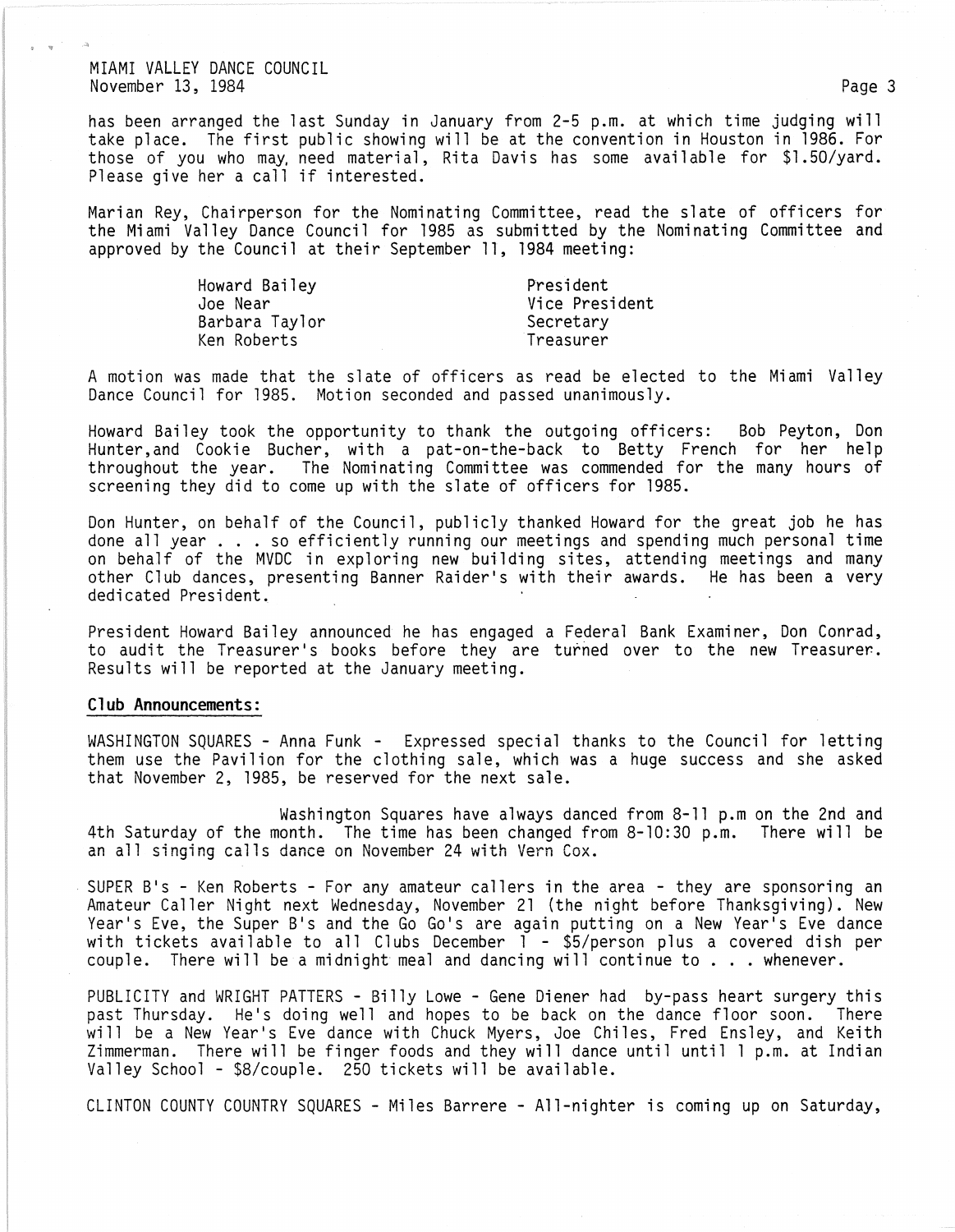MIAMI VALLEY DANCE COUNCIL November 13, 1984 Page 4

November 24 featuring: Jim Erbaugh and Curly Roe - 8 p.m. until . . . whenever, at Laurel Oaks Auditorium on Rt. 73, East of Wilmington.

Long range - a group of Clubs and Callers located South and Southeast of Wilmington who are not represented by a Council such as we have here or a Callers Association had a meeting last Spring to get something going - a Square Dance Jamboree at the Fairgounds in Wilmington. This first Jamboree will be hosted by the Clinton County Squares ... Sunday, June 23, 1985.

GRAND SQUARES - Jim Gilbert - There will be no dance November 23 (the night after Thanksgiving). The schedule lists a dance on December 29 ... this should be December 28.

JOYCE JUERGENS announced that her Juergens Boutique would be giving a 10% discount to all dance class members. Please send her a list of your lesson class members so she can check off their names as they come in.

There being no further business the meeting adjourned at 7:50 p.m.

Cookie Bucher **Secretary** 

## NEXT MEETING - TUESDAY - JANUARY 8, 1985

**MARK YOUR CALENDARS** 

Following are the names of those who attended the meeting:

'I •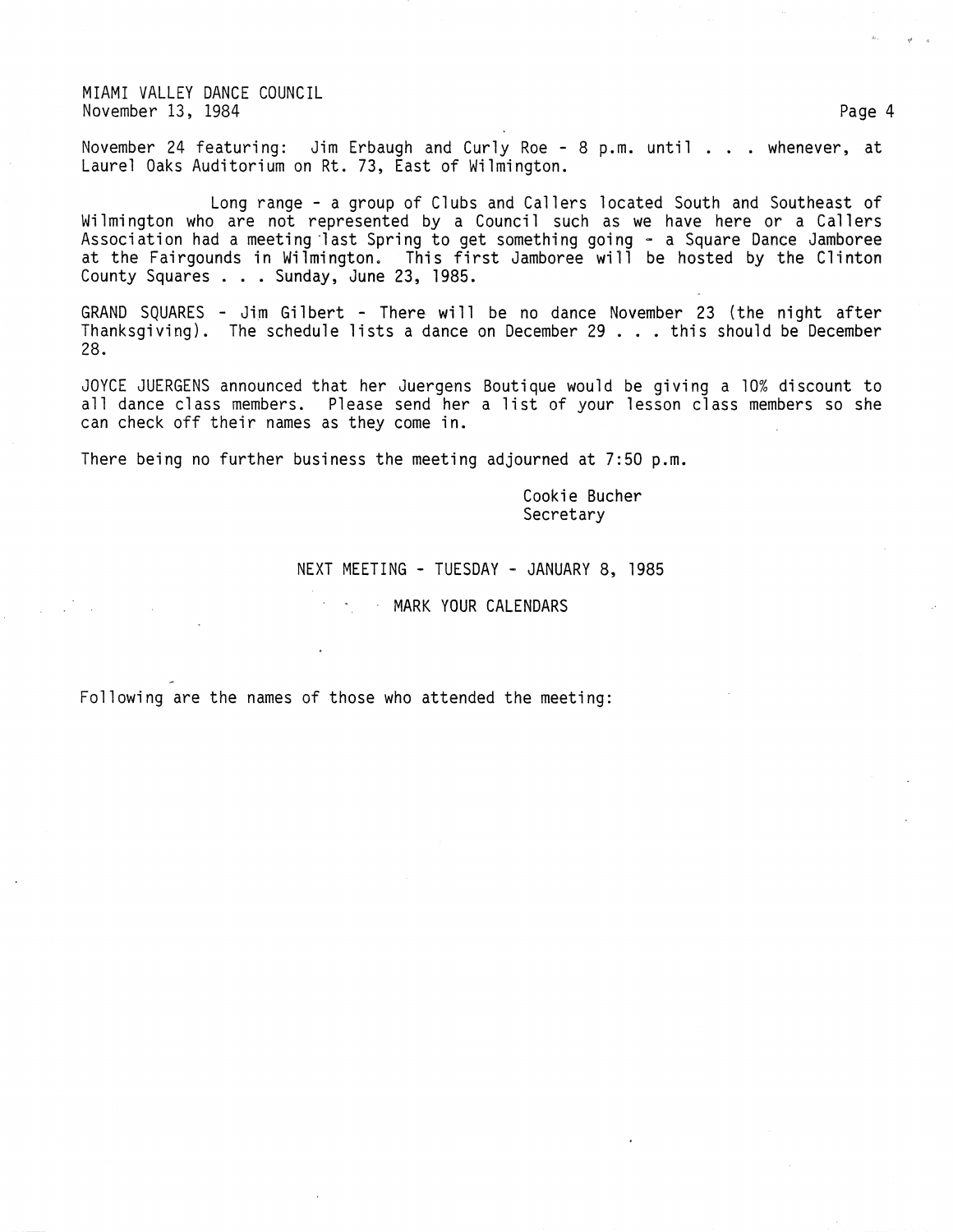| MIAMI VALLEY DANCE COUNCIL                 |                           |                                                                   |                          |
|--------------------------------------------|---------------------------|-------------------------------------------------------------------|--------------------------|
| November 13, 1984                          |                           |                                                                   | Page 5                   |
| <b>BUCKEYE SQUARES</b>                     | Eileen Dillon             | 7590 Bellefontaine Road, Dayton 45424                             | 233-4269                 |
| CARDINAL SQUARES                           | Clint Byerly              | 608 Manor, Springfield 45509                                      | 513/325-9198             |
| CENTER ROUNDS                              | Kenn & Mary Carol Meyer   | 205 Waterford Dr., Centerville 45459                              | 433-8628                 |
| <b>CHARGERS</b>                            | Jo Bonnell                | 53 Corona Avenue, Dayton 45419                                    | 298-3042                 |
| CIRCLE EIGHTS                              | Robert Parker             | 914 Crestwood Hills Dr., Vandalia 45377                           | 225-4453                 |
| CLINTON COUNTY SQUARES                     | Miles & Kay Barrere       | 908 Kathryn Drive, Wilmington 45177                               | 513/382-2447             |
| $CURLI - Qs$                               | Esther L. Lewis           | 502 Vine St., Brookville 45305                                    | 513/833-2387             |
| DATE'N 8'S                                 | Wayne Anderson            | 2170 Adventure, Dayton 45420                                      | 252-4245                 |
| DAYTON SQUARE DANCE                        | Merle & Evelyn Steiner    | 718 Grafton Avenue, Dayton 45406                                  | 275-1727                 |
| DAYTON WHIRLAWAYS                          | Don Clemm                 | 225 Sherbrooke Drive, Dayton 45429                                | 298-5470                 |
| E-Z ROUNDS                                 | John & Dorothy Roasa      | 117 G Maple Avenue, Dayton 45459                                  | 433-4491                 |
| <b>EXPRESSERS</b>                          | Glen & Penny Shoffner     | P.O. Box 331, Tipp City 45371                                     | 513-667-3125             |
| FREEDOM SQUARES                            | Farris Beaty              | 4984 Preble Co. Line Rd., Brookville 45309                        | 513/833-5524             |
| GOLDEN SQUARES                             | Marge Floyd               | 1619 Emmons Avenue, Dayton 45410                                  | 252-3050                 |
| GRAND SQUARES                              | Jim Gilbert               | 314 North Jay St., West Milton 45383                              | 513-698-6934             |
| JUST-A-MERE SQUARES                        | Hershel Bourne            | 10670 Frederick Rd., Vandalia 45372                               | 898-5006                 |
| LAKE CHOCTAW TWIRLERS                      | John & Virginia Sesslar   | 5880 So. Charleston/Clifton Rd., So. Carleston 45368              | 513-462-8803             |
| LEWISBURG PROMENADERS                      | Terry Smith               | 10340 Little Richmond Rd., Brookville 45309                       | 513/687-2886             |
| M.V. CLOGGING                              | Bev Peyton                | 8126 North Main St., Dayton 45415                                 | 890-3673                 |
| M.V. FOLK DANCERS<br>M.V. ROUND DANCE CLUB | Lou Hyll<br>Robert E. Rae | 2151 Meriline Avenue, Dayton 45420                                |                          |
| NATIONAL CAROUSEL/Flairs George D'Aloiso   |                           | 1117 Mint Springs Dr., Fairborn 45324                             | 513-879-2141             |
| PIQUA HAPPY SQUARES                        | Russ Reid                 | 2240 Vemco Drive, Bellbrook 45305                                 | 513-848-4820             |
| ROSE E MERRY MIXERS                        | Arthur & Irene Ball       | 310 West Sunset Dr., Piqua, OH 45356                              | 513-773-5706             |
| ROUNDS BY JOBE                             | Lowell & Lois Whitehead   | 2262 A East David Rd., Dayton 45440<br>4125 Renwood, Dayton 45429 | 435-0461                 |
| S'ALLEMANDES                               | Robert Grable             | 2722 Elm Drive, Springfield 45504                                 | 299-3352<br>513-325-5029 |
| SHOOTING STARS                             | Bob & Dixie Gilley        | 225 N. Alpha-Bellvrook Rd., Xenia 45385                           | 513-426-0795             |
| SILVER SQUARES                             | Jim Bucher                | 728 Grafton Avenue, Dayton 45406                                  | 274-2882                 |
| SPRINGFIELD ROAD RUNNERS Isabel Bailey     |                           | 1441 Ronald Road, Springfield 45503                               | 513-399-0684             |
| SQUARES A GO-GO                            | Donald I. Grove           | 905 Larriwood Avenue, Dayton 45429                                | 298-4820                 |
| STAR PROMEN-0's                            | Bill Overaker             | 400 N. Burnett Road, Springfield 45503                            | 513-324-0233             |
| SUPER B SQUARES                            | Ken Roberts               | 416 Towanda Circle, Dayton 45431                                  | 258-2183                 |
| TWIN BASE                                  | Lucille Lehman            | 1728 Maumee Drive, Xenia 45385                                    | 513-372-3398             |
| TWO BY FOURS                               | Bill Minton               | 110 Cato Drive, Xenia 45385                                       | 513-372-3398             |
| WASHINGTON SQUARES                         | Anna Funk                 | 3383 Annabelle Drive, Dayton 45429                                | 293-6576                 |
| WRIGHT PATTERS                             | Billie & Juanita Lowe     | 5102 W. Mational Rd., Springfield<br>45504                        |                          |
| XENIA HOSPITALITY SQS                      | Helen Bailey              | 2106 U.S. 68 So., Xenia 45385                                     | 513-372-5785             |
| YELLOW ROCKERS                             | Jaretta & Terry Cox       | 100 Dayton Street, Yellow Springs<br>45387                        | 513-767-7209             |
| PRESIDENT                                  | Howard Bailey             | 1441 Ronald Road, Springfield, OH<br>45503                        | 513-399-0684             |
| VICE PRESIDENT                             | Bob & Bev Peyton          | 8126 North Main Street, Dayton 45415                              | 890-3673                 |
| <b>SECRETARY</b>                           | Cookie Bucher             | 728 Grafton Avenue, Dayton 45406                                  | 274-2882                 |
| TREASURER                                  | Don & Wanda Hunter        | 356 Willowhurst Street, Centerville<br>45459                      | 434-1090                 |
| EDITOR                                     | Betty French              | 5207 Weddington Drive, Dayton 45426                               | 513/837-3530             |
| CALLERS ASSN.                              | Lou Hyll                  |                                                                   |                          |

 $\cdot$